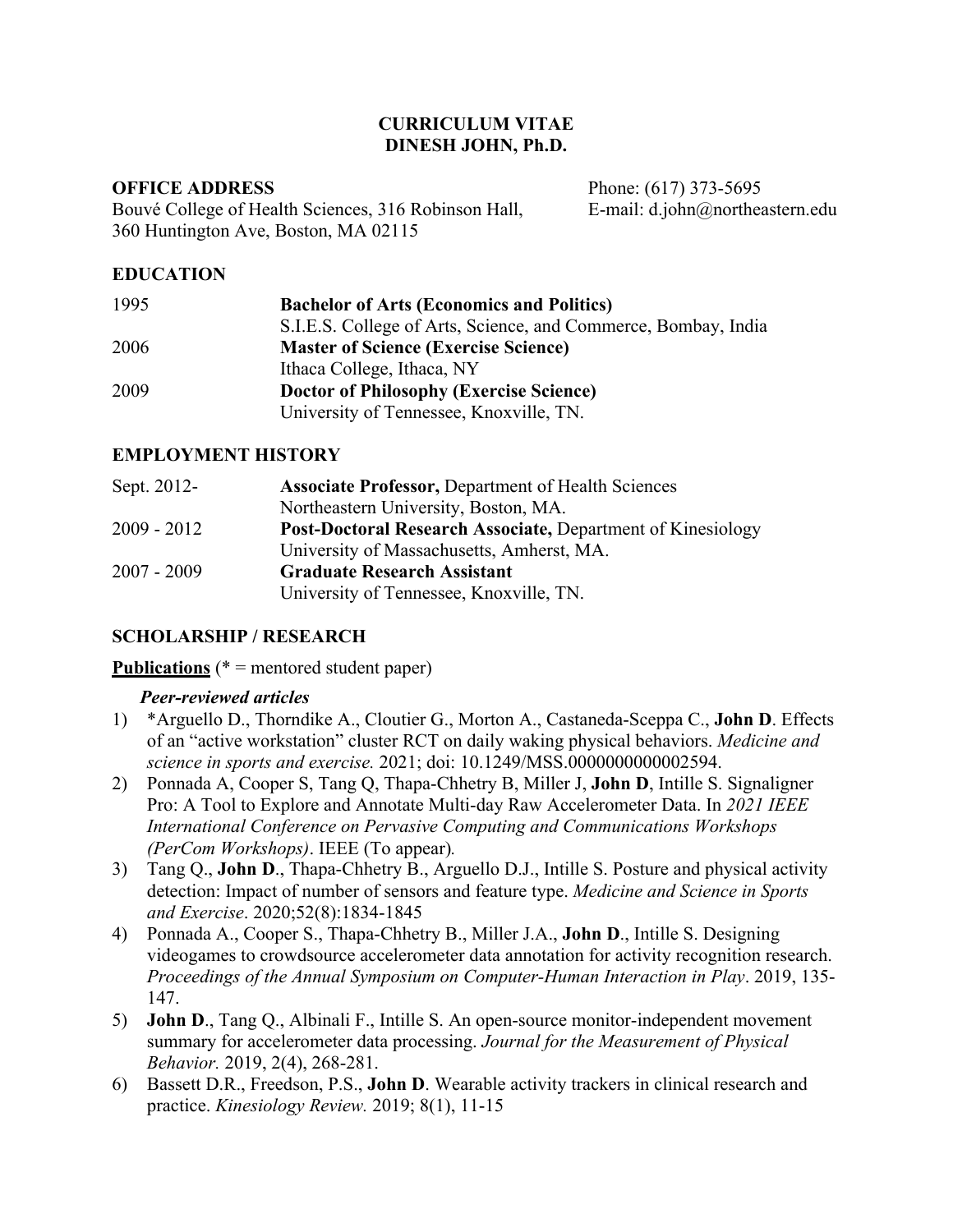- 7) Pindus D.M., Drollette E.S., Raine, L.B., Kao S., Khan N., Westfall D.R., Hamill M., Shorin R., Calobrisi E., **John D**., Kramer A., Hillman C. Moving fast, thinking fast: The relations of physical activity levels and bouts to neuroelectric indices of inhibitory control in preadolescents. *Journal of sport and health science.* 2019, 8(4), 301-314.
- 8) **John D.**, \* Morton A., \* Arguello D., Lyden K., Bassett D. "What is a Step?" Variability in Step-Detection Criteria Among Three Motion Sensors Used in Physical Activity Research. *Sensors*. 2018; 18(4), 1206, doi: 10.3390/s18041206.
- 9) \* Arguello D., \* Anderson K., \* Morton A., Freedson P., Intille S., **John D**. Validity of proximity sensor-based wear-time detection using the ActiGraph GT9X**.** *Journal of Sports Sciences*. 2017; Nov 3, 1-6.
- 10) \* Sasaki J., **John D.**, Hickey A., Lyden K., Hagobian T., Freedson P. Feasibility of using a continuous direct observation technique for assessment of free-living physical activity in young adults. *Arquivos de Ciências do Esporte.* 201; 4(1), 2-6.
- 11) Sasaki J., Howe C., **John D.**, Hickey A., Steeves J., Lyden K., Kozey-Keadle S., Burkhart S., Alhassan S., Bassett D., Freedson P. Energy expenditure for 70 activities in children and adolescents. *Journal of Physical Activity and Health*. 2016; 13(6), S24-S28*.*
- 12) Sasaki J., Hickey A., Staudenmayer J., **John D.**, Kent J., Freedson P. Performance of activity classification algorithms in free-living older adults. *Medicine & Science in Sports & Exercise*. 2016; 48(5), 941-950, 2016.
- 13) Lyden K., **John D.**, Dall P., Granat M. Detecting lying time from a single thigh-worn acceleration sensor. *Medicine & Science in Sports & Exercise.* 2016; 48(4), 742-747.
- 14) Libertine A., **John D.**, Sasaki J., Mavilia M., Freedson P. Validity of activity monitor step detection is related to movement patterns. *Journal of Physical Activity and Health.* 2016; 13(2), 145-153.
- 15) **John D.**, Lyden K., Bassett D. Treadmill and sit-to-stand workstations: A physiological perspective. *Ergonomics in Design.* 2015; 23(3), 14-19.
- 16) Bassett D., **John D.**, Fitzhugh E., Coe D. Trends in physical activity and sedentary behaviors of US youth. *Journal of Physical Activity and Health.* 2015; 12(8), 1102-1111.
- 17) Sasaki J., Hickey A., Mavilia M., **John D.**, Keadle S., Freedson P. Validation of the FitBit wireless activity tracker® for prediction of energy expenditure. *Journal of Physical Activity and Health.* 2015; 12(2), 149-154.
- 18) Welch W., Bassett D., Freedson P., **John D.**, Steeves A., Conger S., Ceaser T., Howe C., Sasaki J. Cross-validation of waist-worn Genea accelerometer cut-points. *Medicine & Science in Sports & Exercise*. 2014; 46(9), 1825-1830.
- 19) Bassett D., **John D.**, Conger S., Rider B., Passmore R., Clark J. Detection of lying down, sitting, standing, and ambulating using two Activpal monitors. *Medicine & Science in Sports & Exercise.* 2014; 46(10), 2025-2029.
- 20) **John D.**, Sasaki J., Hickey A., Mavilia M., Freedson, P. Actigraph™ activity monitors: "The firmware effect". *Medicine & Science in Sports & Exercise.* 2014; 46(4), 834-839.
- 21) **John D.**, Sasaki, J., Staudenmayer J., Mavillia M., Freedson P. Comparison of raw acceleration from the Genea and ActiGraph™ GT3X+ activity monitors. *Sensors.* 2013; 13(11), 14754-14763.
- 22) Freedson P., **John D.** Comment on "Estimating activity and sedentary behavior from an accelerometer on the hip and wrist.*" Medicine & Science in Sports & Exercise.* 2013; 5(45), 962-963.
- 23) Welch W., Bassett D., Thompson D., Freedson P., Staudenmayer J., **John D.**, Steeves J.,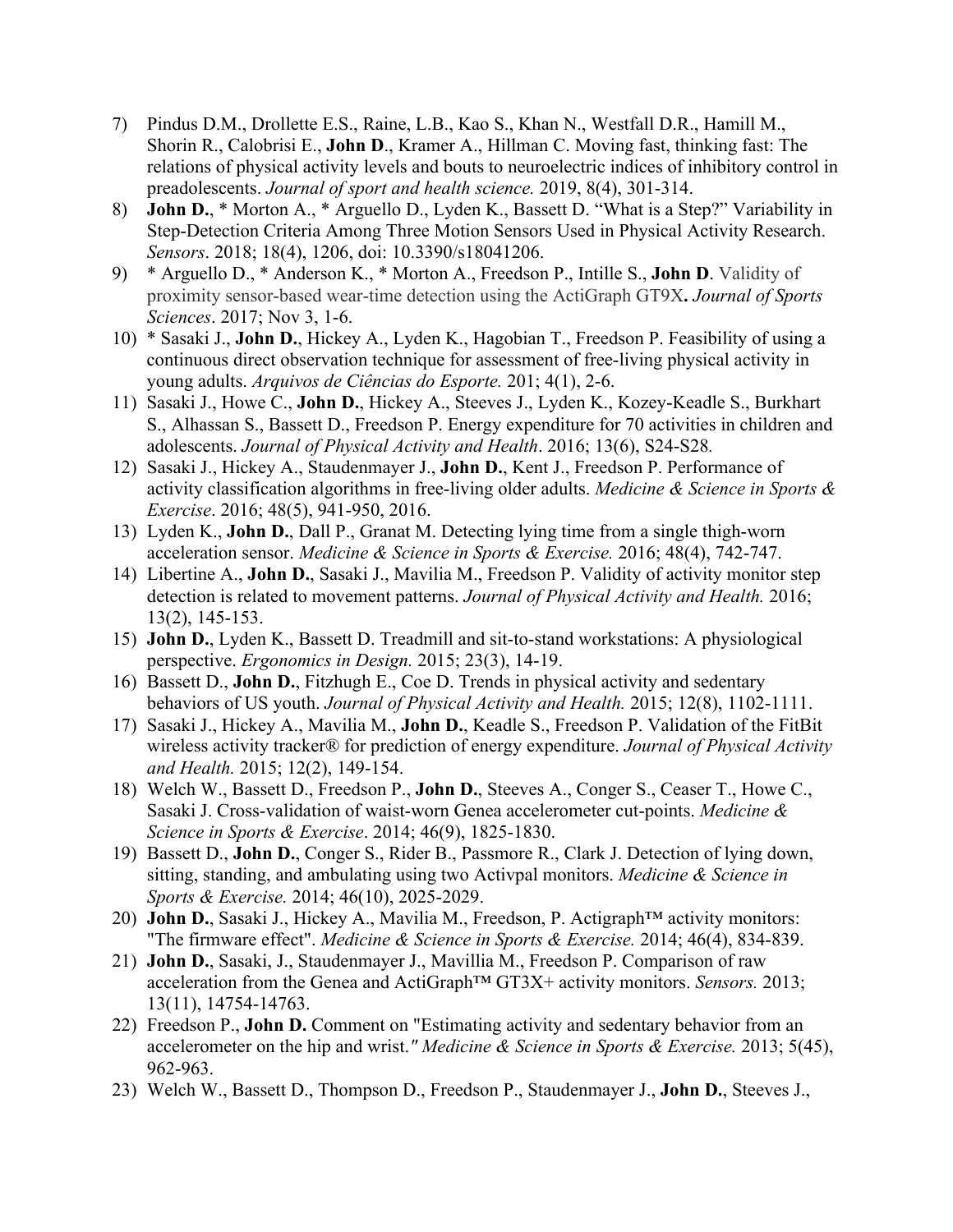Conger S., Ceaser T., Sasaki J., Fitzhugh E. Classification accuracy of the wrist-worn Genea accelerometer. *Medicine & Science in Sports & Exercise*. 2013; 45(10), 2012-2019.

- 24) **John D.**, Staudenmayer J., Freedson P. Simple to complex modeling of ActiGraph activity counts to estimate ventilation. *Science of the Total Environment.* 2013; 454-455C, 184-188.
- 25) Liu S., Gao R., **John D.**, Staudenmayer J., Freedson P. Tissue artifact removal from respiratory signals based on empirical mode decomposition. *Annals of Biomedical Engineering*. 2013; 41(5), 1003-1015.
- 26) Dudley P., Bassett D., **John D.**, Crouter S. Validity of a multi-sensor armband for estimating energy expenditure during eighteen different activities. *Journal of Obesity and Weight Loss Therapy.* 2013; 2(7), 2-7.
- 27) **John D.**, Kozey S., Miller R., Caldwell G., Freedson P. Biomechanical examination of the 'plateau phenomenon' in ActiGraph vertical activity counts. *Physiological Measurement.* 2012; 33(2), 219-230.
- 28) **John D.**, Bassett D., Thompson D., Bielak K., Raynor H. Treadmill workstations: A worksite physical activity intervention in overweight and obese office workers. *Journal of Physical Activity and Health.* 2011; 8(8),1034-1043.
- 29) **John D.**, Liu S., Sasaki J., Howe C., Gao R., Staudenmayer J., Freedson P. Calibrating a novel multi-sensor physical activity measurement system. *Physiological Measurement.* 2011; 32(9), 1473-1489.
- 30) Liu S., Gao R., **John D.**, Staudenmayer J., Freedson P. Multi-sensor data fusion for physical activity assessment under free-living conditions. *IEEE Transactions on Biomedical Engineering.* 2011; 59(3), 687-696.
- 31) Tyo B., Fitzhugh E., Bassett D., **John D.**, Feito Y., Thompson, D. Effects of BMI and step rate on pedometer error in the free-living environment. *Medicine & Science in Sports & Exercise.* 2011; 43(2), 350-356*.*
- 32) Sasaki J., **John D.**, Freedson P. Validation and comparison of ActiGraph activity monitors. *Journal of Science and Medicine in Sport.* 2011; 14(5), 411-416.
- 33) Liu S., Gao R., **John D.**, Staudenmayer J., Freedson P. SVM-based multi-sensor fusion for free-living physical activity assessment. *Proceedings of the 33rd Annual International Conference of the IEEE Engineering in Medicine and Biology Society*. 2011; 3188-3191.
- 34) Mo L., Liu S., Gao R., **John D.**, Staudenmayer J., Freedson P., Zigbee-based wireless multisensor system for physical activity assessment. *Proceedings of the 33rd Annual International Conference of the IEEE Engineering in Medicine and Biology Society*. 2011; 846-849.
- 35) **John D.**, Bassett D., Tyo B. Comparison of output from four ActiGraph accelerometers during walking and running*. Medicine & Science in Sports & Exercise.* 2010; 42(2), 368- 374.
- 36) Kane N., Simmons M., **John D.**, Thompson D., Bassett D. Accuracy of an in-shoe device for assessing speed, distance, and energy expenditure. *International Journal of Sports Medicine.* 2009; 31(2), 101-105.
- 37) **John D.**, Bassett D., Thompson D., Fairbrother J., Baldwin D. Effect of using a treadmill workstation on the performance of simulated office work tasks. *Journal of Physical Activity and Health.* 2009; 6(5), 617-624.
- 38) **John D.**, Sforzo G., Swensen T. Monitoring exercise heart rate using manual palpation. *ACSM's Health and Fitness Journal.* 2007; 11(6), 14-18.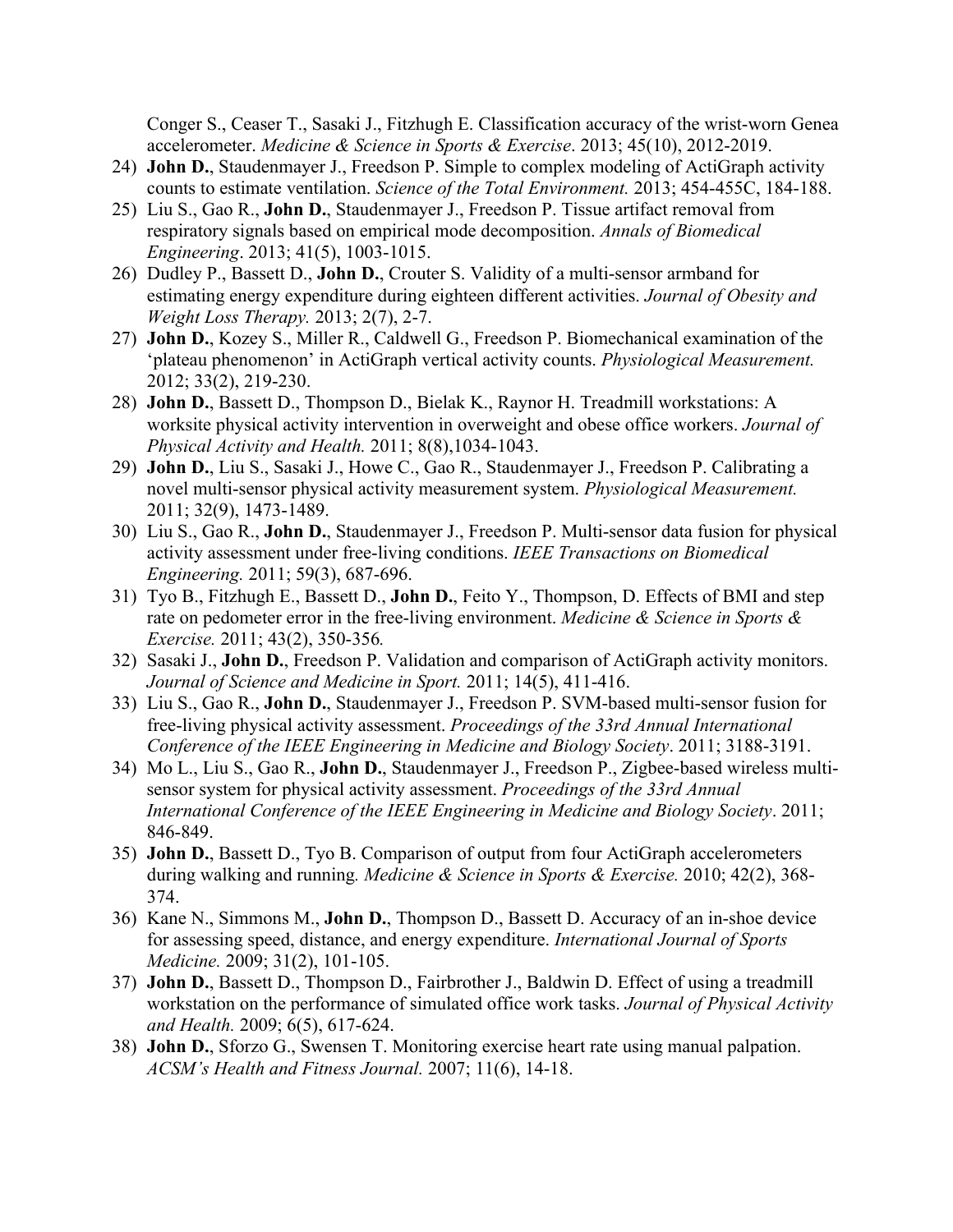#### *Non-refereed invited articles*

- 1) **John D.** The active desk. Fitting in fitness, *ACSM - Fit Society Page.* 2015; 1(15), 4-5.
- 2) **John D.**, Freedson P. Actigraph and Actical: A peek under the hood. *Medicine & Science in Sports & Exercise*. 2012; 44(Suppl. 1), S86-S89.
- 3) **John D**. Walking at the desk Workplace innovation fosters better health. *ACSM Sports Medicine Bulletin*, 2010; Aug 3.
- 4) Bassett D., **John D**. Use of pedometer and accelerometers in clinical populations. *Physical Therapy Reviews*. 2010; 15(3), 135-142.

### *Book chapters*

- 1) **John D.**, Intille S. Assessing sedentary behavior using new technology. In: Zhu W., Owen N., editors, *Sedentary Behavior and Health: Concepts, Assessment and Intervention.* Human Kinetics: Champaign, IL. 2017; 197-208*.*
- 2) Bassett D., **John D.** Assessing sedentary behavior using physiological sensors. In: Zhu W., Owen N., editors, *Sedentary Behavior and Health: Concepts, Assessment and Intervention.* Human Kinetics: Champaign, IL. 2017; 189-196*.*
- 3) Sasaki J., DaSilva K., Costa B., and **John D.** Measurement of physical activity using accelerometers. In: Luiselli J., Fischer A., editors, *Computer-Assisted and Web-Based Innovations in Psychology, Special Education, and Health.* Elsevier: Atlanta, GA. 2016; 33- 56*.*

**Presentations** (\* = student presenter; invited presentations indicated as such)

## *International*

- 1) \* Arguello D., \* Rosenberg S., **John D**. Accuracy of first-person point-of-view video from a body-worn camera as a criterion for free-living human physical behavior activity type and context labeling. *6th International Conference on Ambulatory Monitoring of Physical Activity and Movement*, Maastricht, Netherlands. June 26-28, 2019.
- 2) Troiano R. Intille S., **John D**., Thapa-Chhetry B., Tang Q. Preparation and release of NHANES and NNYFS wrist accelerometer data. *6th International Conference on Ambulatory Monitoring of Physical Activity and Movement*, Maastricht, Netherlands. June 26-28, 2019.
- 3) Troiano R., Intille S., **John D**., Thapa-Chettri B., Tang Q. NHANES and NNYFS wrist accelerometer data: Processing 7TB of data for public access. *7th International Society for Physical Activity and Health Congress*, London, 2018,
- 4) Bassett D., Crouter S., **John D.** Step/min Cut-points based on walking do not predict intensity of non-walking activities, *International Conference on Ambulatory Monitoring of Physical Activity and Movement*, International Society for the Measurement of Physical Behavior, Limerick, Ireland. June 10-12, 2015.
- 5) Lyden K., **John D.**, Dall P., Granat M. Wouldn't it be cool if we could distinguish sitting from lying and sleep? *Loch Lemond Lecture*, Ross Priory, Scotland. June 7-8, 2015 (*Invited*).
- 6) **John D.**, Staudenmayer J., Freedson P. Simple to complex modeling of ActiGraph activity counts to estimate ventilation. *International Conference on Diet and Activity Methods.*  Rome, Italy. May 14-17, 2012.
- 7) **John D.**, Liu S., Sasaki J., Gao R., Staudenmayer J., Freedson P. Ventilation estimates using a single piezoelectric respiration sensor of the indigenous multi-sensor integrated measurement system. *International Conference on Ambulatory Monitoring of Physical*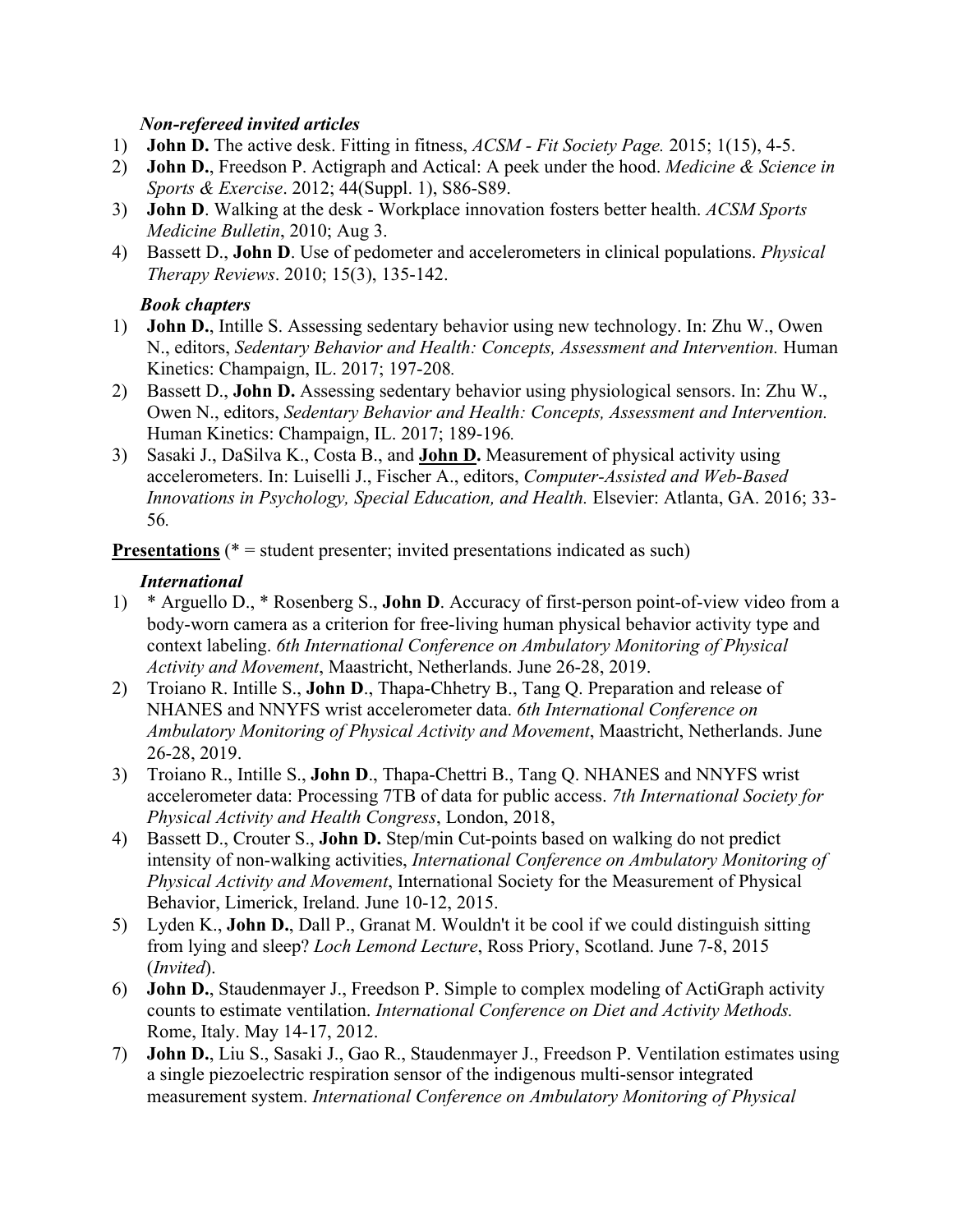*Activity and Movement.* Glasgow, Scotland*.* May 24-27, 2011.

8) **John D.**, Sasaki J., Freedson P. Comparison of activity counts from the ActiGraph GT3X and GT1M. 3rd *International Congress on Physical Activity and Public Health*, Toronto, Canada. May 6, 2010.

#### *National*

- 1) \* Arguello D. \*Cloutier G., \* Morton A., **John D**. (2019). Effects of sit-to-stand desk and treadmill workstations on sedentary behavior and physical activity. *Annual Meeting of the American College of Sports Medicine*, Orlando FL, May 28-31, 2019.
- 2) \* Cloutier, G., \* Arguello, D., \*Morton, A., **John, D**. (2019). Impact Of sit-to-stand and treadmill workstation use on self-reported musculoskeletal pain. *Annual Meeting of the American College of Sports Medicine*, Orlando FL, May 28-31, 2019.
- 3) **John D,** Bassett D., Kozey-Keadle S. The future of physical activity monitoring: Debate over research vs. consumer devices. Colloquium. *Annual Meeting of the American College of Sports Medicine*, Orlando FL, May 28-31, 2019.
- 4) \* Arguello D., \* Morton A., Cloutier G., **John D.** Chronic effects of replacing workplace sitting with upright activities on human popliteal artery shear rate. *Annual Meeting of the American college of Sports Medicine*. Minneapolis, May 26-39, 2018.
- 5) \* Arguello D., \* Anderson K., **John D**. Effect of three methods of Actigraph wear/non-wear time determination on waking day free-living estimates of physical activity and sedentary behavior. *International Conference on Ambulatory Monitoring of Physical Activity and Movement.* Bethesda, MD*.* June 21-23, 2017.
- 6) \* Cloutier G., \* Lee B., **John D**. Does it matter which wrist you wear your FitBit® to count steps? *International Conference on Ambulatory Monitoring of Physical Activity and Movement.* Bethesda, MD*.* June 21-23, 2017.
- 7) \* Lee B., **John D.** "How 'bout them Apples?" Validating step counts from the Apple Watch. *Annual Meeting of the American College of Sports Medicine,* Denver, CO. May 30- June 3, 2017.
- 8) \* Arguello D., \* Anderson K., **John D.** Performance of ActiGraph's wear-time sensor in classifying wear and non-wear time. *Annual Meeting of the American College of Sports Medicine,* Denver, CO. May 30-June 3, 2017.
- 9) \* Morton A., \* Arguello D., **John D.** Relationship between Walking Speed and Step Detection Accuracy Using Wrist and Hip-Worn ActiGraph GT3X+ monitors. *Annual Meeting of the American College of Sports Medicine,* Boston, MA. May 31-June 4, 2016.
- 10) \* Arguello D., \* Morton A., Cloutier G., **John D.** Associations between Incidental Physical Activity and Cardiometabolic Health in Sedentary Overweight and Obese Adults. *Annual Meeting of the American College of Sports Medicine*, Boston, MA. May 31-June 4, 2016.
- 11) **John D.** Physiology of sitting, standing, and walking Integration of treadmills to improve workstations, *Ergonomics and Human Factors: Strategic Solutions for Workplace Safety and Health*, Harvard School of Public Health, Boston, MA. October 5-9, 2015 (*Invited*).
- 12) **John D.** Chronic Health Conditions and Sedentary Work. *NIOSH Total Worker Health Webinar Series- Sedentary Work: Implications and Interventions for Worker Safety and Health,* https://www.cdc.gov/niosh/twh/webinar.html. July 23, 2015 (*Invited*).
- 13) **John D.** Technologies to measure activity behavior. *Annual Meeting of the American College of Sports Medicine,* San Diego, CA. May 26-30, 2015.
- 14) **John D**. Changing the way we work: Workstation alternatives to seated desks. *Annual Meeting of the American College of Sports Medicine,* San Diego, CA. May 26-30, 2015.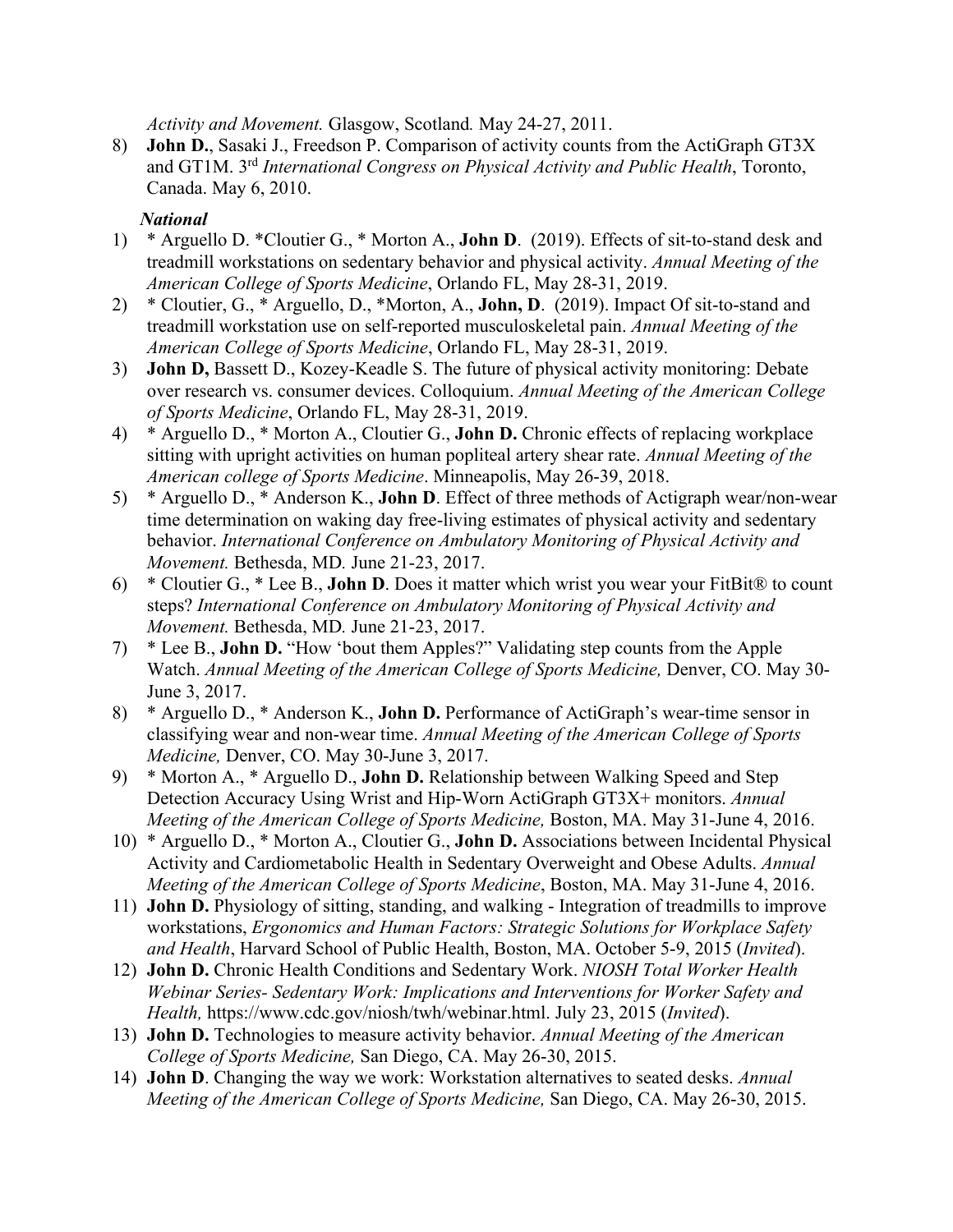- 15) **John D.** Standing up against sedentary behavior. *Harvard School of Public Health, Center for Work, Health and Wellbeing*. Boston, MA. May 5, 2014 *(Invited)*.
- 16) **John D.** Physical activity, sedentary behavior and the workplace, *Advancing Wellness Seminar Series*, Massachusetts Institute of Technology, Boston, MA. November 19, 2014 (*Invited*).
- 17) **John D.** Reduction in BMI using treadmill workstations. *Office Ergonomics Research Committee Conference*. Austin, TX. Jan 24-26, 2014 (*Invited*).
- 18) **John D.**, Bassett D., Conger S., Rider B., Passmore R., Clark J. Discriminating between lying down, sitting, standing, and ambulating using two accelerometers. *International Conference on Ambulatory Monitoring of Physical Activity and Movement.* Amherst, MA. June 17-19, 2013.
- 19) **John D.**, Sasaki J., Staudenmayer J., Freedson P. Comparison of raw acceleration from two commercially available accelerometers. *Annual Meeting of the American College of Sports Medicine.* Indianapolis, IN. May 28-June 1, 2013.
- 20) Loria K., Sun M., Intille S., Kerr J., Freedson P., **John D.** New technology to assess physical activity. *International Society for Behavioral Nutrition and Physical Activity*. Austin, TX, May 23. 2012 (*Invited*).
- 21) **John D.**, Liu S., SasakiJ., Gao R., Staudenmayer J., Freedson P. Breathing frequency and volume estimations using a multi-sensor integrated measurement system. *Annual Meeting of the American College of Sports Medicine.* Denver, CO. May 31-June 4, 2011.
- 22) **John D.**, Freedson P., Kozey S., Stevens B., Lyden K. Sedentary behavior 101: How to measure it, reduce it, and its impact on health. *Annual New England American College of Sports Medicine Conference,* Providence, RI. November 11, 2010.
- 23) **John D.** Treadmill workstations: A worksite obesity intervention. *Annual Meeting of the American College of Sports Medicine.* Baltimore, MD. June 1-5, 2010.
- 24) **John D.**, Tyo B., Bassett D. Comparison of output from four ActiGraph accelerometers during walking and running. *Annual Meeting of the American College of Sports Medicine.*  Seattle, WA. May 27-30, 2009.
- 25) **John D.**, Bassett D., Thompson D., Fairbrother J., Baldwin D. Effect of using a treadmill workstation on performance of simulated office work tasks. *Annual Meeting of the American College of Sports Medicine.* Indianapolis, IN. May 28-31, 2008.

# **GRANTS**

#### **External Grants**

#### *Funded*

- 1) Accelerating the development of novel methods to measure 24-Hr physical behavior (1 R01 CA252966-01). Sponsored by the National Cancer Institute. **MPI: Intille/John,**  Direct costs: \$1,689,450, Project period: 7/2/2020- 6/31/2024, %Effort: 50% Summer.
- 2) An Integrated Two-Way Communication and Near-Real-Time Sensing System to Detect and Modify Daily Inactivity among Adults  $> 60$  y. 5P30AG048785-07. Sponsored by the National Institute on Aging. John Pilot study. PI, Direct costs: 75,000, Project period: 5/1/2020- 5/31/2022, %Effort: 1% Summer.
- 3) Physical Frailty Complicated with Cognitive Impairment in Liver Transplant Recipients. Sponsored by Northeastern University, Tier 1 mechanism. **Co-PI: John**, Direct costs: 50,000, Project period: 7/1/2020- 9/1/2021, %Effort: 5% Academic year.
- 4) Physical activity estimates in the US population: Analyses of accelerometer data from the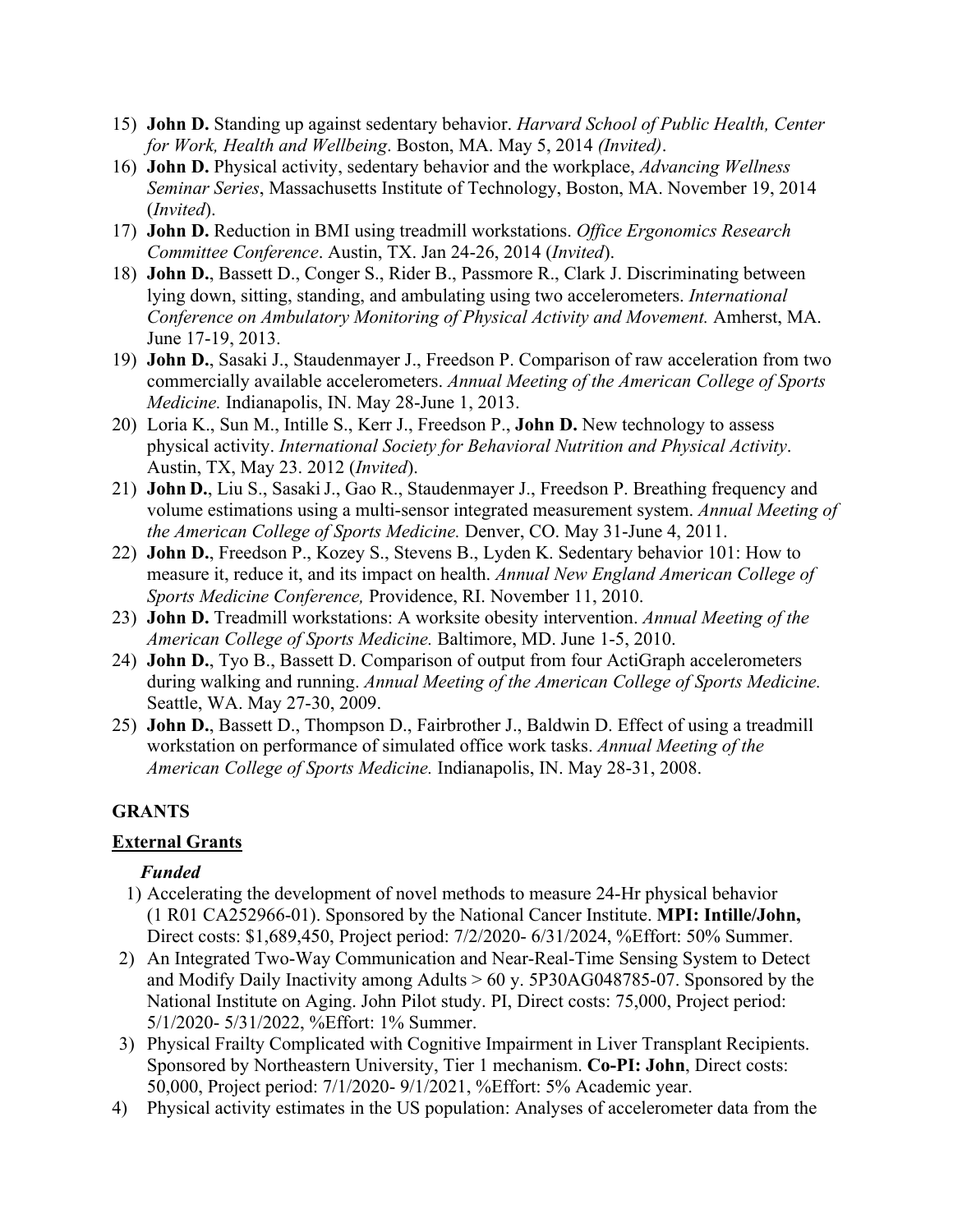NHANES 2011-14 (research contract). Sponsors: Office of Behavior and Social Sciences Research and the National Cancer Institute. **John Co-I** (PI: Intille S.), Direct costs: \$97,000, Project period: 8/1/17 to 7/31/18, %Effort: 13% Summer.

- 5) Crowd-sourced annotation of longitudinal sensor data to enhance data-driven precision medicine for behavioral health (UH2EB024407). Sponsored by the National Institute of Biomedical Imaging and Bioengineering. **John Co-I** (PI: Intille S.), Direct costs: \$295,155, Project period: 9/1/2016 to 4/31/2019, %Effort: 21% Summer.
- 6) Modifying the workplace to decrease sedentary behavior and improve health (1R21OH010564-01). Sponsored by the National Institute for Occupational Safety and Health. **John PI,** Direct Costs: \$274,249, Project period: 5/1/2014 to 4/31/2018, %Effort: 17% Academic year.
- 7) SPADES: A system for encouraging adoption of new methods for activity monitoring (261201300082C-2-0-1)**.** Sponsored by the National Cancer Institute. **John Co-I** (PI-Albinali F.) Direct costs: \$145,912, Project period: 6/1/14 to 3/31/16, %Effort: 19% Summer.
- 8) Boston Roybal Center Pilot Project: Do exercise-induced improvements in emotion regulation enhance daily physical activity and well-being in frail sedentary older adults? (P30AG048785) Sponsored by the National Institute on Aging, Roybal Centers for Translational Research on Aging. **John Co-I** (PI: Lachman M.), Pilot project direct costs: \$25,000, Project period: 10/1/14 to 9/30/16, %Effort: 5% Academic year.
- 9) Standing up against sedentary behavior: A pilot study in office workers (U19OH008861). Sponsored by the Harvard School of Public Health, NIOSH Center for Health, Well-being and Wellness. **John PI**, Direct costs: \$17,149**,** Project period: 1/1/2013 to 8/1/2014**,**  %Effort: 10% Academic year.

#### **TEACHING AND ADVISING** (**\*** indicates designed and developed curriculum).

| Course number and title                                 | Term          |  |
|---------------------------------------------------------|---------------|--|
| EXSC-1120 Introduction to Exercise Fitness and Health   | SP13-SP21     |  |
| (Undergraduate)                                         |               |  |
| EXSC-5210 Physical Activity and Exercise: Prescription, | $SP13 - FA20$ |  |
| Measurement and Testing (Graduate)                      |               |  |
| EXSC-6300 Internship in Exercise Science (Graduate)     | $SP15-SP21$   |  |
| PHTH-7976 Directed Study: 1-on-1 instruction (Graduate) | FA15          |  |

#### **Supervision/Mentoring of Graduate Students**

*Doctoral program in Population Health; Doctoral program in Health Informatics; Doctoral practicum in Exercise Science; Research Practicum.; M.S. thesis in Exercise Science; M.S. directed study in Exercise Science.*

#### **Supervision of Undergraduate Students**

*B.S. capstone in Health Sciences*

#### **Other Advising/Mentoring Activities**

*M.S. Program in Exercise Science*